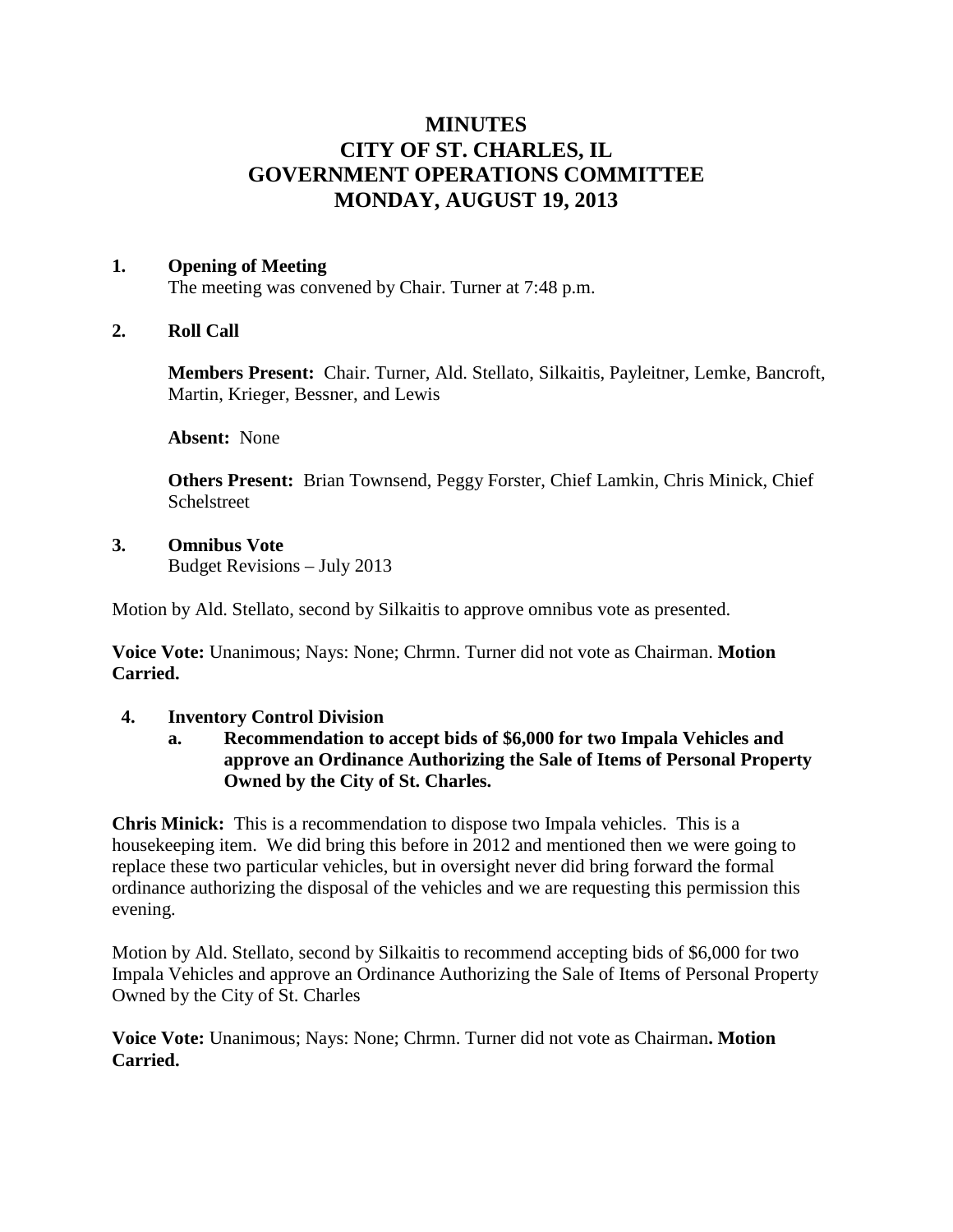## **b. Recommendation to approve an Ordinance Authorizing the Sale of Items of Personal Property Owned by the City of St. Charles (Various Items).**

**Chris:** This item is requesting authorization to sell various pieces of personal property that the City currently owns. There are various vehicles and equipment listed here. We do plan to put these on our website publicservice.com where we auction off items to the highest bidder and staff recommends approval.

Motion by Ald. Stellato, second by Silkaitis to recommend approval of an Ordinance Authorizing the Sale of Items of Personal Property Owned by the City of St. Charles (Various Items).

**Voice Vote:** Unanimous; Nays: None; Chrmn. Turner did not vote as Chairman. **Motion Carried.**

## **c. Recommendation to approve an Ordinance Authorizing the Sale of Items of Personal Property Owned by the City of St. Charles (transformers/switch gear).**

**Chris:** This item is the same type of ordinance with the only difference being that these are transformers and switch gear that we'll offer on the website as well.

Motion by Ald. Stellato, second by Silkaitis to recommend approval of an Ordinance Authorizing the Sale of Items of Personal Property Owned by the City of St. Charles (transformers/switch gear).

**Voice Vote:** Unanimous; Nays: None; Chrmn. Turner did not vote as Chairman. **Motion Carried.**

# **d. Recommendation to accept bid for John Deere 524K high lift wheel loader and approve an Ordinance Authorizing the Sale of Items of Personal Property Owned by the City of St. Charles.**

**Chris:** This item recommends that we accept the bid for a John Deere high lift wheel loader and approve an Ordinance Authorizing the trade-in or disposal of the item that is replacing a CAT front-end loader. We did get the government pricing discount from Westside Tractor who is the distributor for John Deere equipment in this area. They gave us an additional 4% multi-unit discount because we've purchased several items from them.

Motion by Ald. Bessner, second by Krieger to recommend accepting the bid for John Deere 524K high lift wheel loader and approve an Ordinance Authorizing the Sale of Items of Personal Property Owned by the City of St. Charles.

**Voice Vote:** Unanimous; Nays: None; Chrmn. Turner did not vote as Chairman. **Motion Carried.**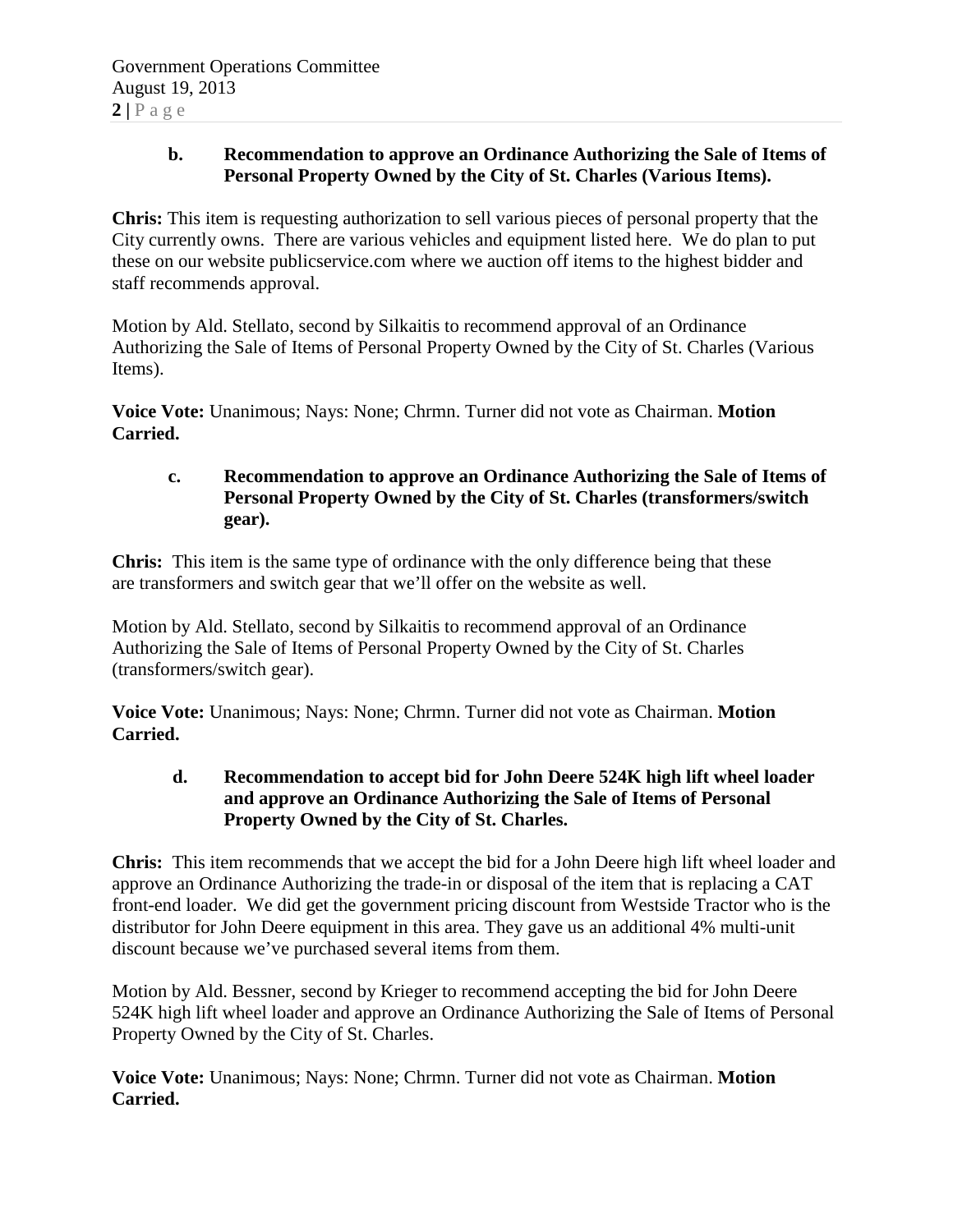#### **5. Public Works Department**

## **a. Recommendation to approve 107-109 East Main Street Building Exterior Improvements Project to Larson Darby and Schramm. (TABLED)**

Motion by Ald. Stellato, second by Silkaitis to table this item until the end of September Government Services Committee meeting.

**Roll Call:** Ayes: Silkaitis, Payleitner, Lemke, Bancroft, Martin, Krieger, Bessner, Lewis, Stellato; Nays: None. Chrmn. Turner did not vote as Chairman. **Motion carried.**

#### **b. Recommendation to direct City Staff on the Ride in Kane Sponsor Committee to vote in favor of the \$1.00 rate increase.**

**Mark Koenen:** The City of St. Charles supports the Ride in Kane Program that is hosted through Kane County and as a part of that we sit as a single voting body on the sponsor board. When the program was originally put together in 2008, there was a fee established for \$3.00 per ride and that unit price for a ride has not changed since then. As indicated in the Executive Summary the percentage has been declining over the years in terms of what percent that covers of the total cost of the ride. The committee has suggested that the rate be increased to \$4.00 a ride to bring that percentage back up to where it was when the program was conceived. To that affect St. Charles has one vote on the committee and staff is looking for direction from this body to give us direction in terms of how to vote particularly since it deals with a rate increase for riders in the City of St. Charles. For your general information the City of St. Charles budget FY13/14 for \$83K which represents our contribution, which again offsets or subsidizes the ridership at this time.

Ald. Turner: You are asking on how you should vote at the upcoming meeting in September?

**Ald. Lewis:** If we direct you to vote no on this and everyone else votes no; then what happens if there is no rate increase?

**Mark:** The program would continue and we would run at a deficit budget. There is somewhat of a reserve and it continues to be drawn down and we wouldn't have any means to replenish it. The reason they have chosen a dollar increase is so when they take money at the bus there's no change involved. It's an even exchange which makes it easy and less time consuming for the bus driver.

**Ald. Lewis:** Is ridership up or down?

**Mark:** Yes, ridership is up 30% since program conception.

**Chrmn. Turner:** When was this program first put into place at its original fee structure – how old is this program?

**Mark:** 2008 – this will be the first increase in five years.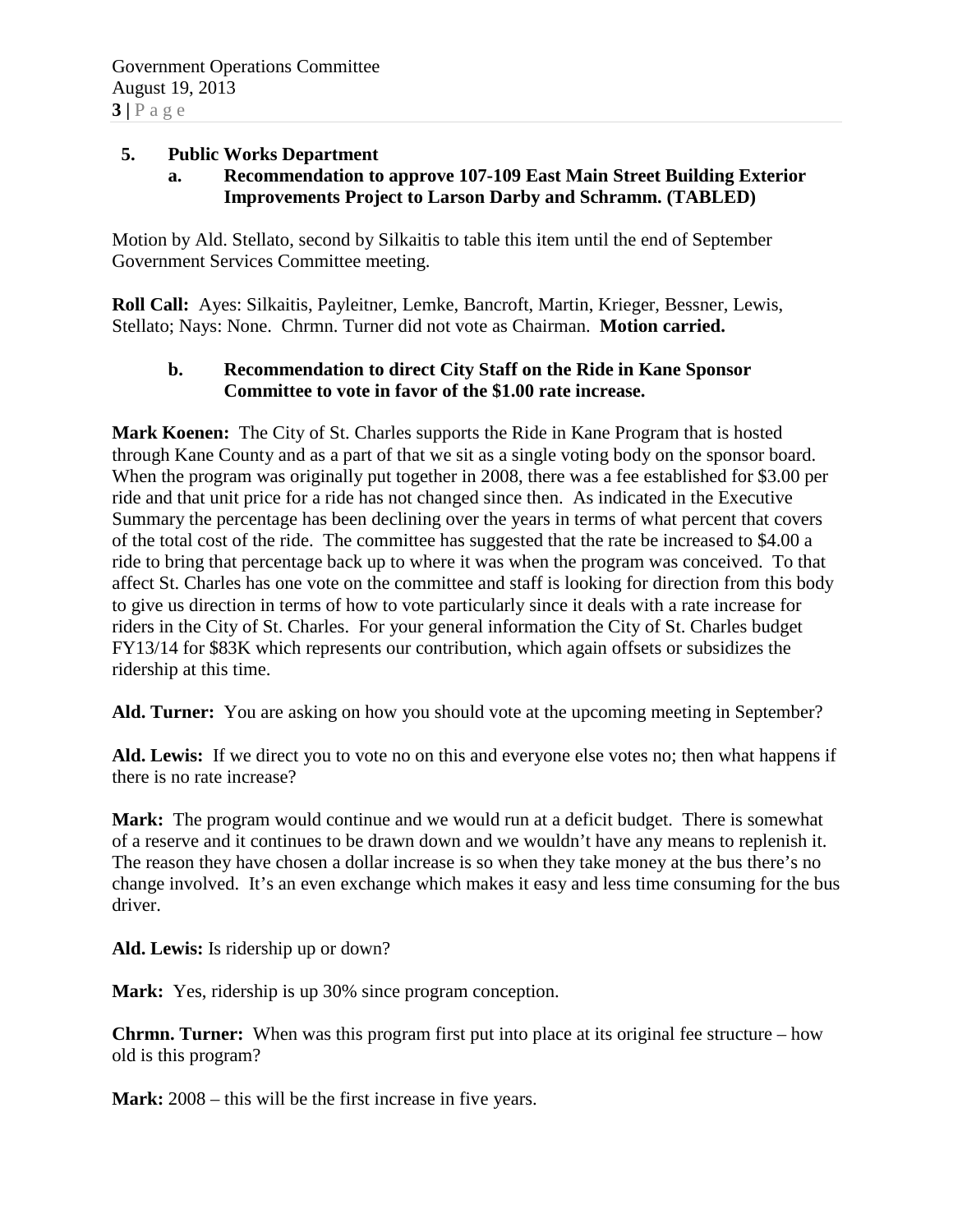Government Operations Committee August 19, 2013 **4 |** Page

**Ald. Stellato:** What about the sustainability of the program, if we say no we risk losing the program; if we say yes we're coming out for an increase? Is there a way to look at it over a period of time to see if ridership has suffered or what the impact is of an increase; or are we locked into \$4.00 like anything else, it just stays there and never comes down again?

**Mark:** I think we are never locked into anything, but we've been around long enough to recognize that once a fee goes up, it seldom comes down. Having said that, this question was posed a year ago and the City of St. Charles asked the question why a dollar? It got pushed out for a year, and it came back again this year. We got better information as to why it needs to go up a dollar due to operations and secondly to bring us back in line to where we were as a percentage of the program when it was first initiated. We recognize too that the \$83K we pay annually for our share of that ride doesn't cover the total of the expense. The Ride in Kane program is subsidized by PACE and also some grants that they obtained from the Federal government. Those programs, we recognize, are going away and if we want to maintain a program like this, we need to maintain the enthusiasm to pay for it. So this is a little of a proactive step recognizing that things can change down the road again which maybe means the rate won't go down but to maintain the program so it will go up in ridership or our local share will go up.

**Ald. Martin:** There is no formal motion, but if there were I would vote no.

**Ald. Lemke:** The concern I would have is akin to Ald. Stellato's comment. I would hope that we don't end up losing ridership, it looks like a deal at \$3.00 or \$4.00 but I would hate to think we would lose ridership and end up farther behind. That has been an issue historically with public transit.

Mark: We would continue to track this. We get reports on a monthly basis. I will provide you with this information that people that use this service many times don't have an alternative. So without this program it would have a devastating impact on those folks.

**Ald. Bessner:** My mother-in-law has been living in St. Charles the last couple of years and she's used this program a number of times and that thing works like clockwork. The bus picks her up wherever you want to be at the time, and for \$3/\$4 it is still a great program.

**Mark:** I should qualify too that it really isn't a bus program. You may get a bus that picks you up, but it provides taxi-like service. It could be a bus or a taxi and the service is door-to-door.

Ald. Bessner: A taxi cab ride from the west side of Peck Road to Delnor over on 5<sup>th</sup> Avenue North is about \$17.

**Ald. Lewis:** You said you are one vote. How many votes are there?

**Mark:** 15 people altogether.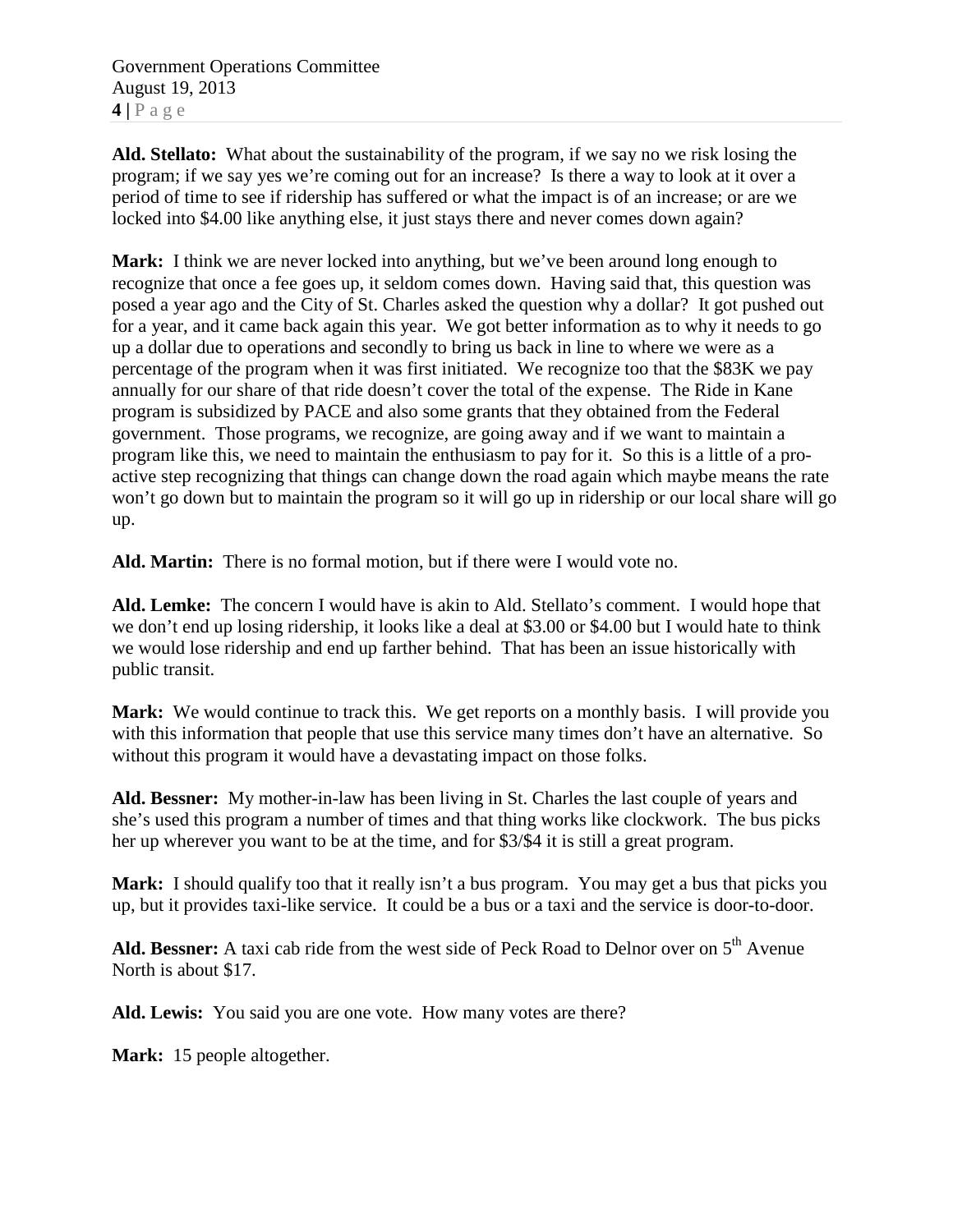Government Operations Committee August 19, 2013  $5|$   $P$  a g e

**Chrmn. Turner:** So in essence what you're saying is that this may go away. If it goes away instead of paying \$4.00 to get to a destination, it is going to cost a lot more using an actual taxi service. This is a difficult thing to raise the rates, but when you look at the alternative of what people would have to pay; my recommendation would be to raise the rate.

**Ald. Krieger:** If you take the train several times in a month you can buy an advanced ticket that provides some break in the fare. Has anyone thought about doing that for this situation so if you used it several times a month you might get a break if you bought an advance card?

**Mark:** I am not familiar that this conversation has been had. The rate structure itself comes from PACE and I don't know if they have consider that. We could ask the question. I think they are trying to go for some uniformity through the district and keep it at even values.

**Ald. Payleitner:** Who qualifies for this program for this PACE bus service?

**Mark:** The Ride in Kane program is for individuals who have disabilities or special needs and also qualifies for any resident who lives in Kane county and over age 65.

**Ald. Payleitner:** I also have a family member who uses it and \$4.00 would still be a bargain for her.

**Chrmn. Turner:** So you are in need of a sense of a recommendation, I think the majority here would recommend we go with the \$4.00 rate, though it's not unanimous.

**Mark:** That's fine. We were looking for that sense of direction. As a staff we thought it was inappropriate for us to make that call.

**Ald. Krieger:** Could you question them about buying a punch ticket that may make a savings?

**Mark:** Yes.

**Ald. Lemke:** The thing about the ten rides is convenient and you don't have to make change; so it's worthwhile to consider.

#### **6. Finance Department**

#### **a. Presentation of Monthly Update regarding City's Financial Results for June 2013 – Information Only.**

**Chris Minick:** Enclosed is the June 2013 financial report. This represents two months into the new fiscal year. At first glance looking at the bottom line the results may appear somewhat disappointing given some of the deficits that are shown and reflected on the report. But diving a little deeper into the numbers and start thinking that these numbers are not occurring in a vacuum, this is a living, organic process we go through. The snapshot we are giving of June 30 might be a little deceptive. What's going on with the numbers is a big timing difference. In finance we try to match up the revenue and funding sources with the projects you budget and the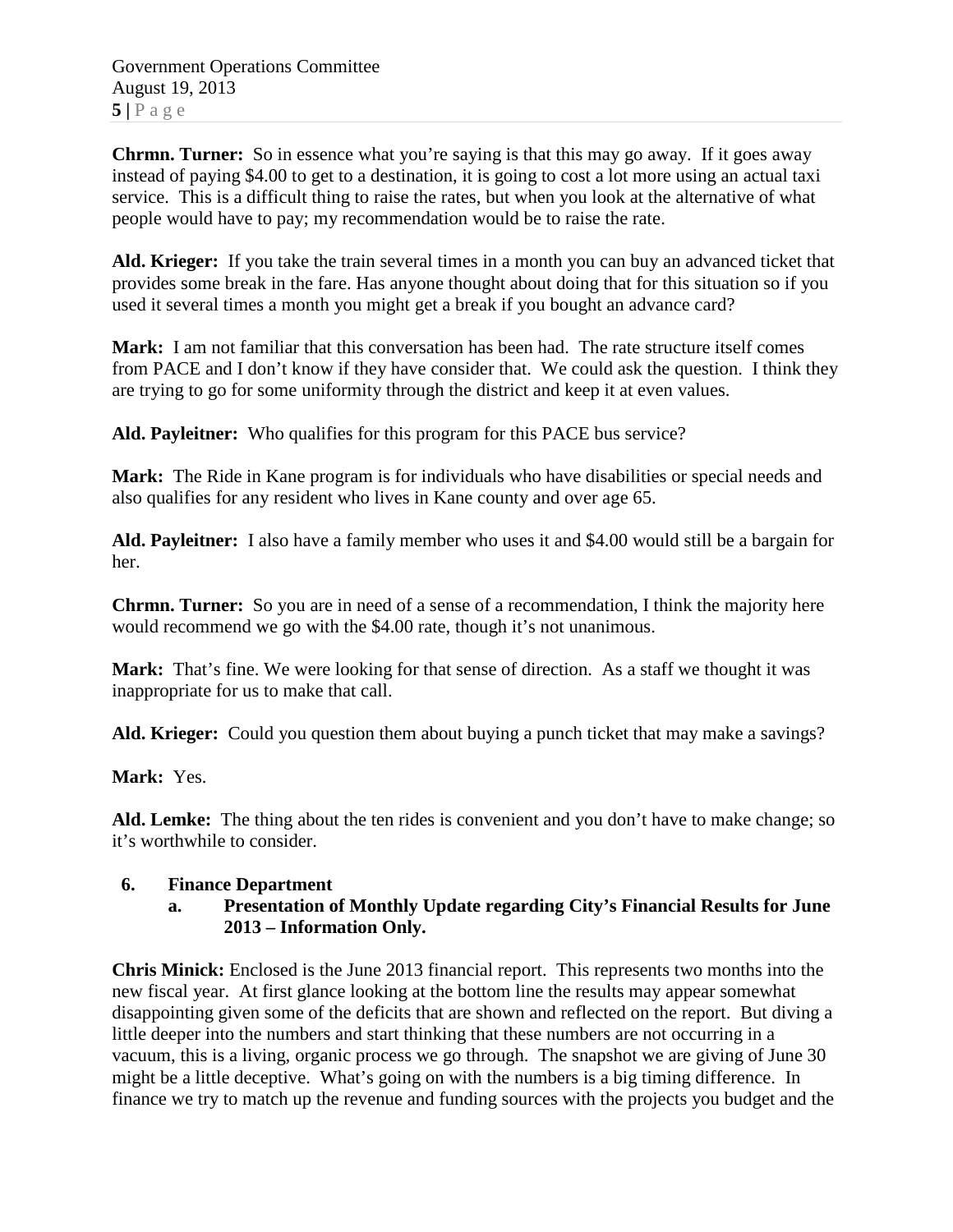Government Operations Committee August 19, 2013  $6$  |  $P$  a g e

expenses you are going to incur. Sometimes the expenditures will lag the receipt of the revenue of the funding sources and that's what going on in this particular case. We have several items and projects for which we have received bond proceeds, funding sources, or set aside portions of the budget during FY2012/13 that ended on April 30. However, due to some delays in the project and just simply the nature of some of the projects those expenditures are not incurring until FY13/14. You don't see the funding sources reflected on the financial reports for FY13/14 enclosed in the packets, but you'll see them in the cash accounts in the audit and in the surpluses that we are going to have presented when we discuss the FY12/13 audit in the next 4 to 6 weeks.

**General Fund:** We're anticipating and forecasting about \$40.7M in revenues as compared to \$41.7M in expenditures. That reflects a \$1M deficit. If you look at the chart we rolled forward \$1M worth of expenditures. That \$1M represents exactly what I was talking about in terms of that timing difference between the receipts of the funding revenues as compared to the timeframe of when the expenditures are incurred. Based on our preliminary audit we will have a surplus that will offset the deficit that we currently do anticipate within the General Fund. When we start going through the audited results for FY12/13 you'll see we actually have those amounts in reserves ready and available to expend. We do have a couple of trends we are watching in the General Fund and the first line relates to revenues that are trending below projection at June 30. They are trending below by 1.2%. That is primarily due to a shortfall in the sales tax revenue. Sales tax revenue for the first three months of the first fiscal quarter has been somewhat low and problematic. However, when we got into July, the July 31 numbers were closed out late last week, I've already seen the distribution of what we get for sales tax for August 2013 and its rebounding nicely and we are actually above, in terms of sales tax revenue, in the same spot as we were of August 31, 2012. We are ahead of the numbers of a year ago. We also need to watch hotel, telecommunications, and alcohol tax revenues as we move forward. Our income tax revenue is significantly higher than it was a year ago and significantly higher than our budget projections. Also our expenditures and forecast are trending to end the year at 1.2% below budget for the year. Again, the snapshot of June 30, the numbers are not flattering but when we expand out and look at everything occurring around June 30 and the FY2012/13, the numbers get a little brighter. We do have a couple of revenue trends to keep an eye on as we go through the fiscal year, but we are in good positive financial shape.

**Electric Fund:** There is currently \$1.2M deficit that's forecast. Operation revenues are trending to be greater than budgeted by 2%. Our expenditures are trending below budget by 1%. We do have roll forwards in the Electric fund as well. We have about \$1M in roll forward expenditures and those are related primarily to ongoing work at Red Gate Bridge. We had some infrastructure improvements in conjunction with the construction of the bridge and have not been totally paid for and the final funding has not been done on those yet. Again this is where we had the funding on hand in FY12/13 but those expenditures will be incurred in FY13/14. Our results are expecting to trend in line with the budget. Going forward we need to monitor the Electric fund. We got into a cooler summer and that has impacted our consumption levels and patterns as we moved on through the summer.

Water Fund: Our operating levels are aligned with the budget and expenditures are currently trending 1% (approximately \$100K below budget). We do have \$5.6M in Capital projects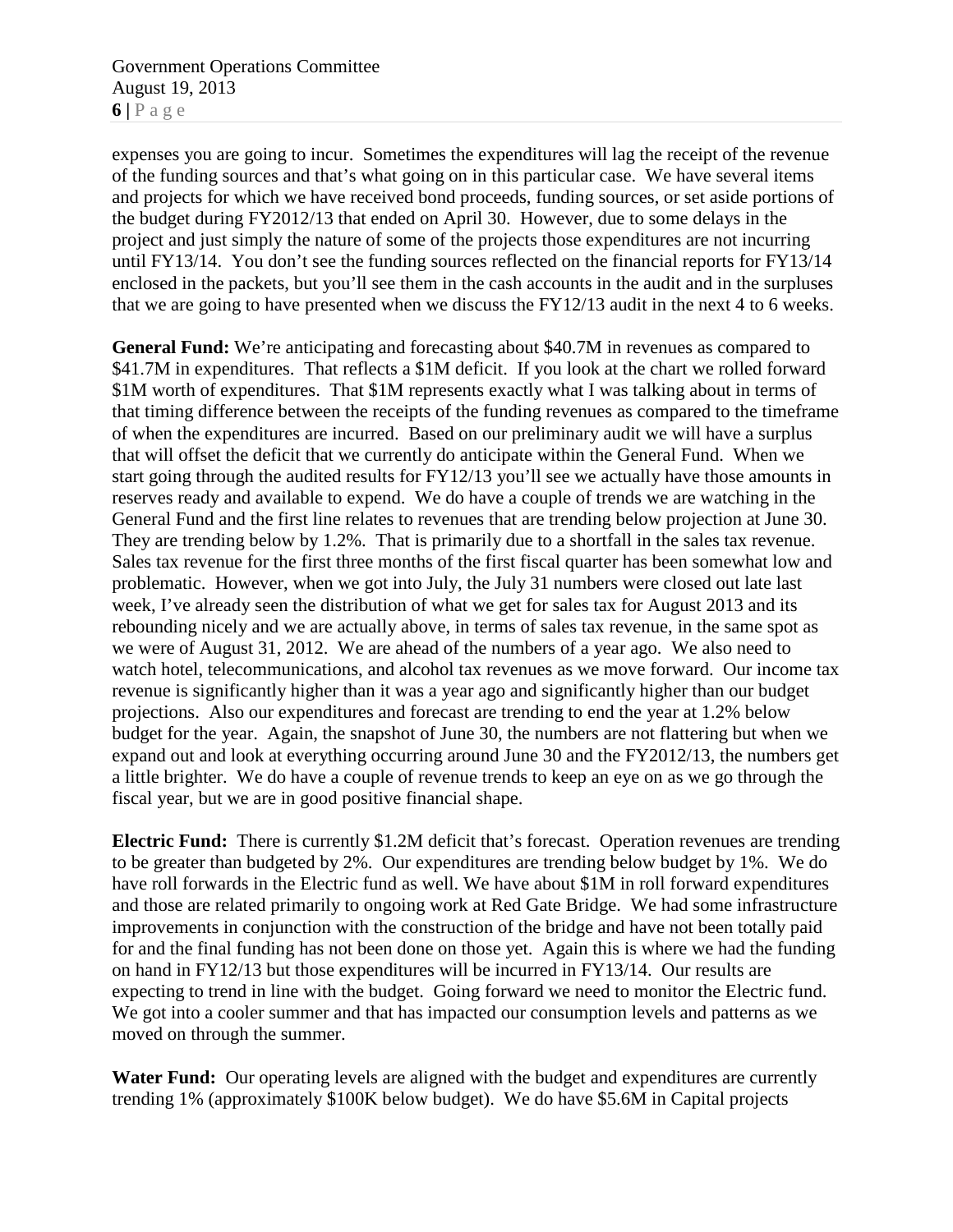Government Operations Committee August 19, 2013  $7$  |  $P$  a g e

budgeted of which \$4.1M was funded prior to FY13/14; simply a matter of the timing. Once these timing issues are accounted for and rolled out we currently project that we'll have a deficit of \$900K in the Water fund which is better than the budgeted deficit of \$1M once all the timing differences are accounted for.

**Wastewater Fund:** Our operating revenues and expenses both are align with the budget. The proceeds and expenses related to the Wastewater Treatment Plant Rehabilitation Project are the main changes since the budget was approved in April 2013. Once all those timing issues are accounted for we project a deficit of \$1.2M which is \$75K lower than the revised budget deficit of \$1.275M.

**Ald. Lemke:** Regarding the sales tax, if sales and retail activity increased within the last three months, we would only be seeing that now as I read from the introduction that says there is some delay in seeing it come to us?

**Chris:** Correct, there is roughly a 3-month delay from when the sale occurs and the City receives the revenue for that sales tax.

**Ald. Lemke:** So the most recent is starting to look better but it reflects something that happened in May, etc.

**Chris:** Yes. I know we had a question previously with sales tax and if we could pinpoint a geographic region or an industry as the reason the sales tax were lagging earlier in the year, and we won't have the answer until October. We get sales tax distribution information in terms of the industry breakdown every four months. We get it three times a year from the State and we'll start dissecting it then.

**Ald. Turner:** Are we paying more for power this year from our suppliers?

**Chris:** I believe we are on a per kilowatt hour basis. What's happened particularly with regards to the consumption pattern that have occurred is our load factors aren't as good this summer because it has been cooler this year. That tends to have the impact of driving the kilowatt hour up slightly based on the demands.

## **5. Executive Session**

- Personnel
- Pending Litigation
- Probable or Imminent Litigation
- Property Acquisition
- Collective Bargaining
- Review of Minutes of Executive Sessions

## **6. Additional Items**

None.